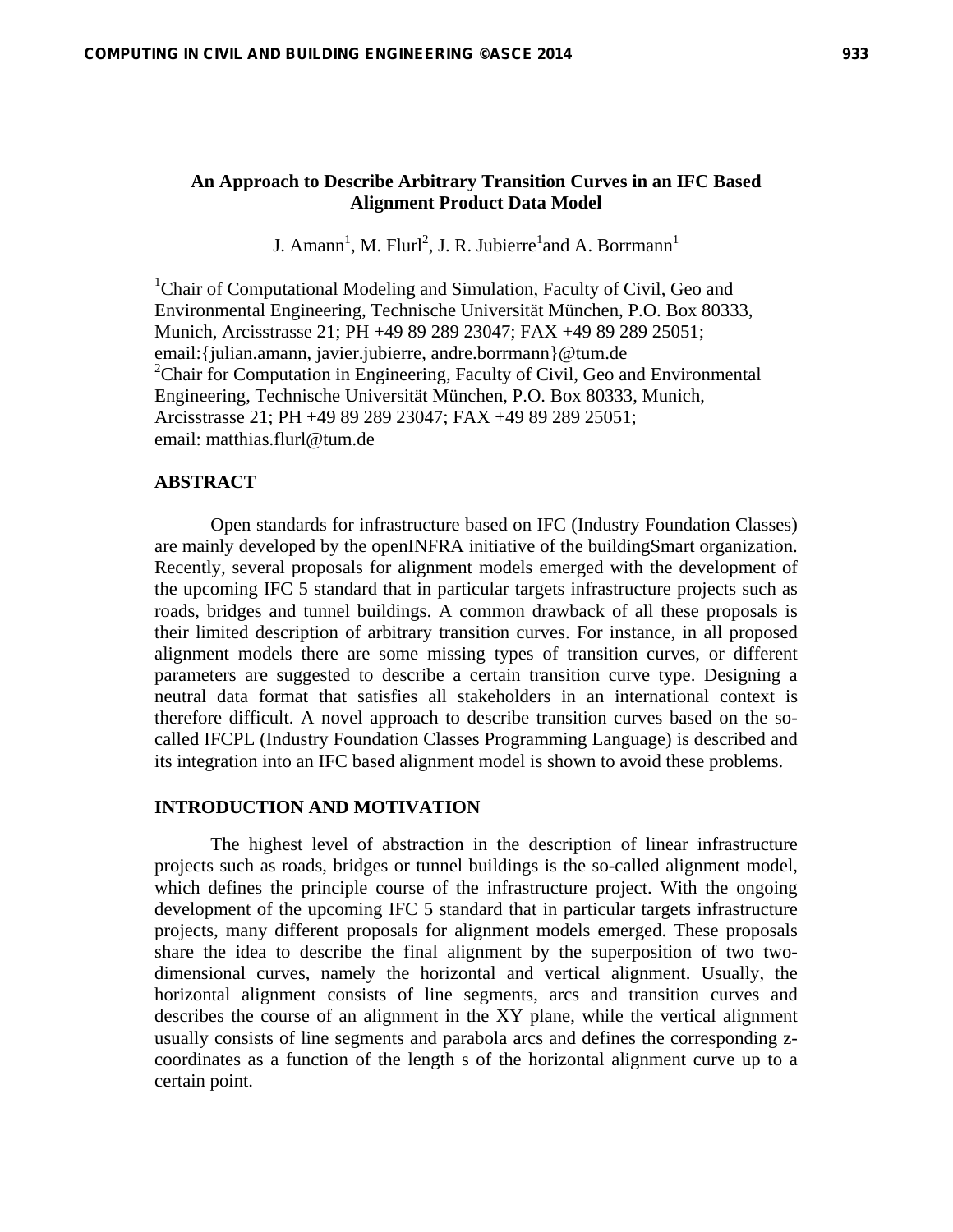Transition curves ensure a smooth transition between elements with different curvature in order to avoid curvature discontinuities (see Figure 1). For instance, if a straight line segment is directly followed by an arc segment, the resulting (continuous) alignment curve would have a discontinuity in the curvature. A possible transition curve is a clothoid also known as Euler spiral. In its real world application a clothoid enables a car driver to ride smoothly through a curve by turning the steering wheel with a constant speed. Besides the clothoid, many different types of transition curves exist that are crucial for smooth alignment design resulting in the difficult question which transition curves should be included in an alignment model.



**Figure 1. Transitions curves, such as clothoids result in smooth transition from a line to an arc segment which is important in alignment design.** 

None of the existing standards, such as LandXML (Rebolj et al. 2013), OKSTRA (Schultze and Buhmann 2008), or RoadXML (Chaplier et al. 2010), supports all types of transition curves used in Civil Engineering (see Table 1). For instance, LandXML is missing a C-Clothid curve type, OKSTRA is missing a sinusoid curve type, and RoadXML and the IfcAlignment Proposal (Amann et al. 2013) lack the support of a Bloss transition curve type. Even if we provide a very large amount of different transition curve types, it is most likely that we are missing support of one particular transition curve type that is used for instance in a special domain like railways or is specific to a certain country policy. To overcome these issues, we propose an approach to describe transition curves in a generic representation that supports all transition curve types.

| <b>Curve Type</b>   | LandXML        | <b>RoadXML</b> | <b>OKSTRA</b>  | <b>IfcAlignment Proposal</b> |
|---------------------|----------------|----------------|----------------|------------------------------|
| <b>Clothoid</b>     | Yes            | Yes            | Yes            | Yes                          |
| <b>Bloss</b>        | Yes            | N <sub>0</sub> | N <sub>0</sub> | N <sub>0</sub>               |
| <b>Sinusoid</b>     | Yes            | No             | N <sub>0</sub> | N <sub>0</sub>               |
| <b>Weiner Bogen</b> | Yes            | No             | N <sub>0</sub> | N <sub>0</sub>               |
| <b>C-Clothoid</b>   | N <sub>0</sub> | No             | N <sub>0</sub> | N <sub>0</sub>               |

**Table 1. Support of different transition curve types across different standards.** 

## **RELATED WORK**

There are a number of existing standards for representing and exchanging alignment data. The most frequently used one for data exchange purposes is LandXML (Rebolj et al. 2013), which is nevertheless currently not being supported by any standard organization. LandXML supports 16 different transition curve types. A transition curve is called 'Spiral' in LandXML. The XML schema definition of a 'Spiral' is shown in Table 2. The development of LandXML suddenly stopped in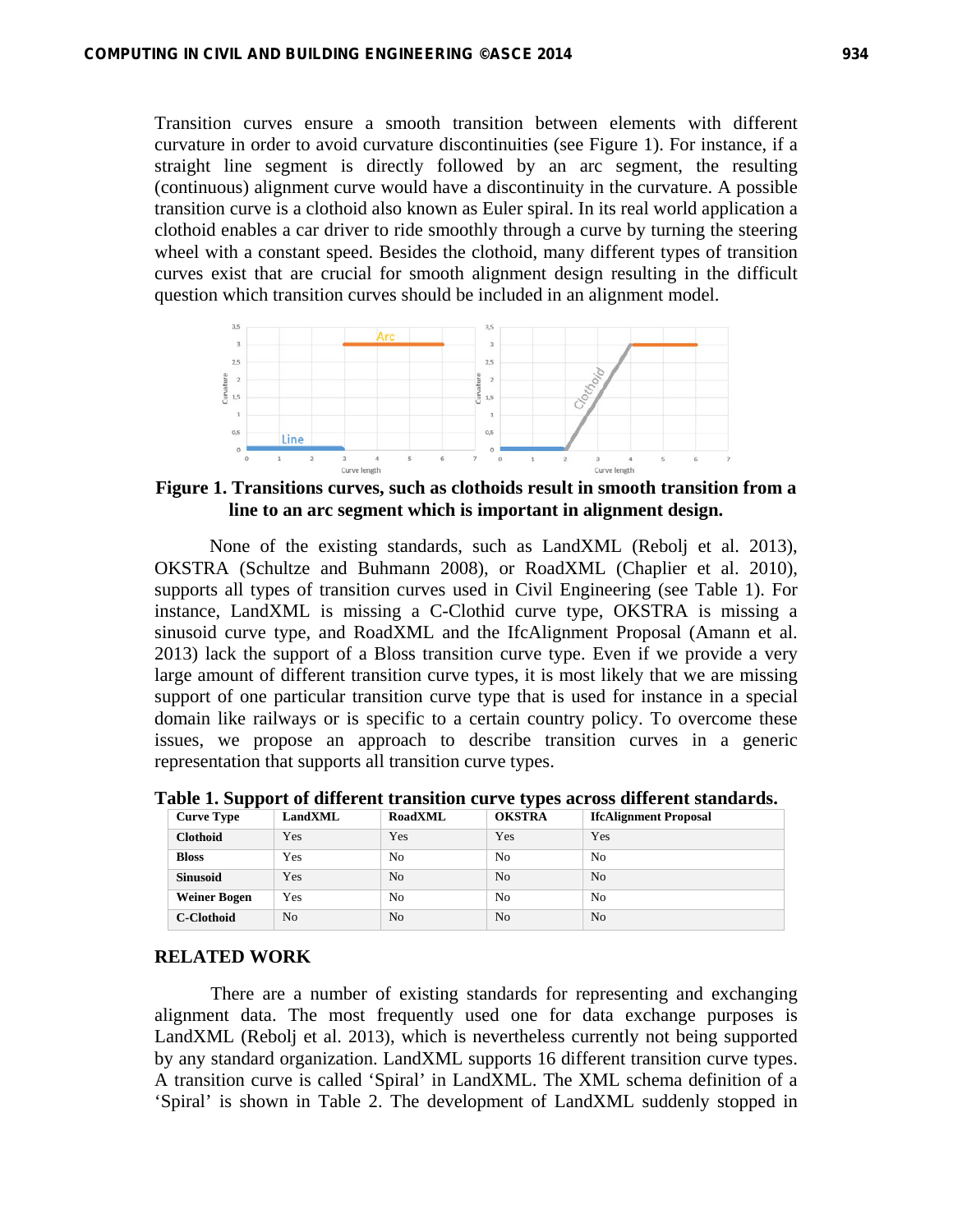2009. Besides, the LandXML schema has several flaws such as insufficient documentation, syntax errors in the LandXML 1.2 schema, weak point typing, case inconsistencies, or name inconsistencies (Scarponcini 2013).

| <xs:element name="Spiral"></xs:element>                                          | <--! Continued: -->                                            |
|----------------------------------------------------------------------------------|----------------------------------------------------------------|
| <xs:complextype></xs:complextype>                                                | <xs:attribute name="constant" type="xs:double"></xs:attribute> |
| <xs:sequence></xs:sequence>                                                      | <xs:attribute name="desc" type="xs:string"></xs:attribute>     |
| $\leq$ xs:choice minOccurs="3" maxOccurs="3">                                    | <xs:attribute name="dirEnd" type="direction"></xs:attribute>   |
| <xs:element ref="Start"></xs:element>                                            | <xs:attribute name="dirStart" type="direction"></xs:attribute> |
| $\leq$ xs: element ref="PI"/ $\geq$                                              | <xs:attribute name="name" type="xs:string"></xs:attribute>     |
| $\leq$ xs: element ref="End"/ $\geq$                                             | <xs:attribute name="theta" type="angle"></xs:attribute>        |
| $\langle$ xs:choice>                                                             | <xs:attribute name="totalY" type="xs:double"></xs:attribute>   |
| <xs:element maxoccurs="unbounded" minoccurs="0" ref="Feature"></xs:element>      | <xs:attribute name="totalX" type="xs:double"></xs:attribute>   |
| $\langle$ xs:sequence>                                                           | <xs:attribute name="staStart" type="xs:double"></xs:attribute> |
| <xs:attribute name="length" type="xs:double" use="required"></xs:attribute>      | <xs:attribute name="state" type="stateType"></xs:attribute>    |
| <xs:attribute name="radiusEnd" type="xs:double" use="required"></xs:attribute>   | <xs:attribute name="tanLong" type="xs:double"></xs:attribute>  |
| <xs:attribute name="radiusStart" type="xs:double" use="required"></xs:attribute> | <xs:attribute name="tanShort" type="xs:double"></xs:attribute> |
| <xs:attribute name="rot" type="clockwise" use="required"></xs:attribute>         | <xs:attribute name="olD" type="xs:string"></xs:attribute>      |
| <xs:attribute name="spiType" type="spiralType" use="required"></xs:attribute>    |                                                                |
| <xs:attribute name="chord" type="xs:double"></xs:attribute>                      | $\le$ /xs:element>                                             |

**Table 2. Listing of the XSD definition of the element type 'Spiral' in LandXML.** 

The possible 16 different transition curve types are bloss, clothoid, cosine, cubic, sinusoid, reverse biquadratic, reverse bloss, reverse cosine, reverse sinusoid, sine half wave, biquadratic parabola, cubic parabola, Japanese cubic, radioid, Wiener Bogen and can be described by this 'Spiral' type (the curve type is defined by the 'spiType' attribute). The LandXML 'Spiral' types have many drawbacks. For example a clothoid can be described unambiguously by specifying only six parameters (six double values), while LandXML allows to overdetermine the spiral type, for instance by specifying a clothoid with more than six values. Unfortunately, that also allows to specify impossible transition curves, which violates the principle of data integrity.

RoadXML (Chaplier et al. 2010) is a standard that is commonly used in car driving simulation applications. Its road description is also based on a vertical and a horizontal alignment. Exclusively, clothoids are used for transition curves in RoadXML. Clothoids are described by six parameters (see Table 3). This allows a very compact and at the same time unique definition of a clothoid. Other transition curve types are missing in RoadXML.

| <b>Name</b>           | Type   | <b>Description</b>                     |  |  |
|-----------------------|--------|----------------------------------------|--|--|
| $\mathbf x$           | double | The x coordinate of the starting point |  |  |
|                       | double | The y coordinate of the starting point |  |  |
| direction             | double | The orientation at the starting point  |  |  |
| <b>startCurvature</b> | double | The starting curvature (1/radius)      |  |  |
| endCurvature          | double | The ending curvature (1/radius)        |  |  |
| length                | double | Length of the clothoid                 |  |  |

**Table 3. Clothoid parameters in RoadXML.** 

OKSTRA (Schultze and Buhmann 2008) is used for road information systems for the federal government, states, counties and communities within the Federal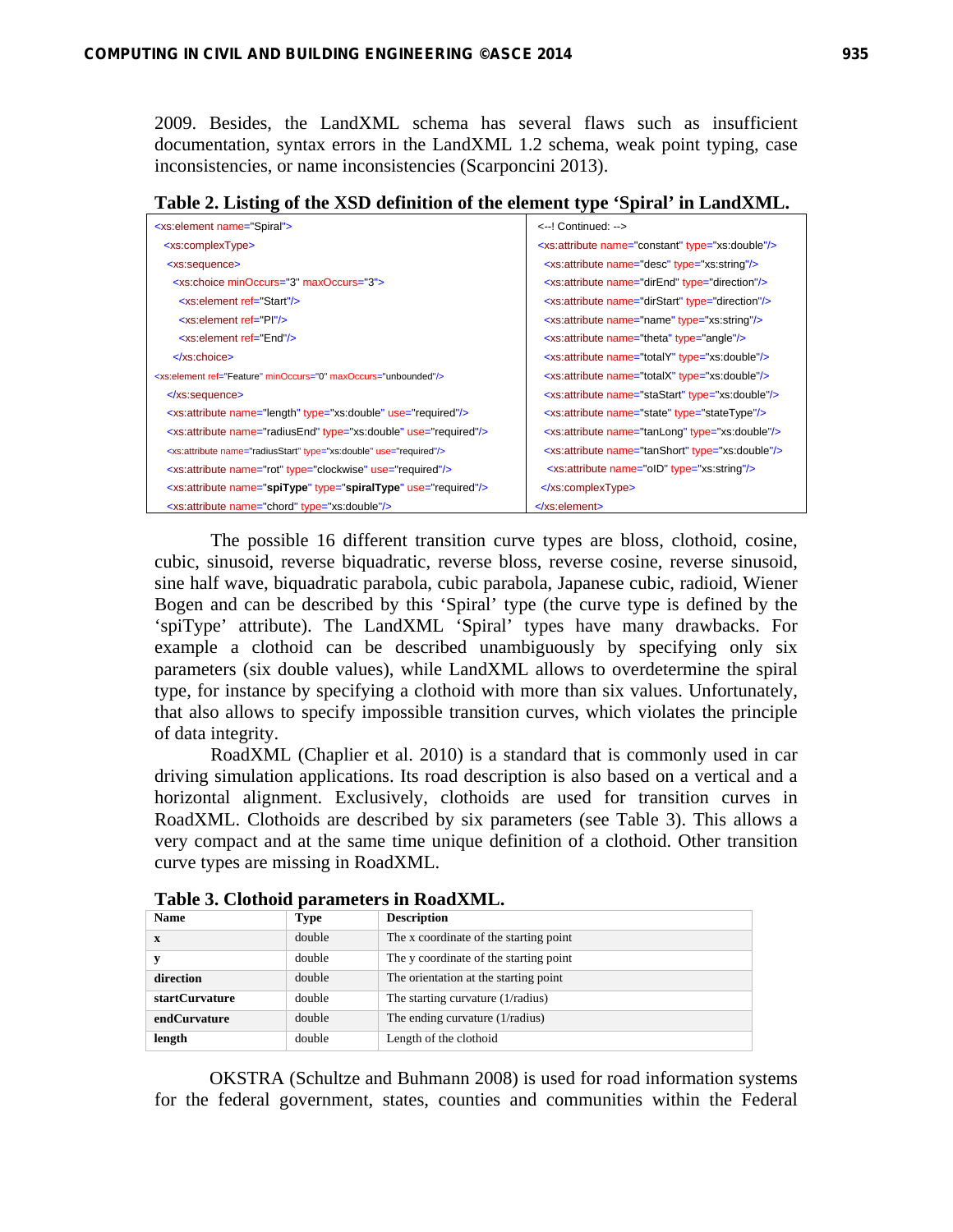Republic of Germany. OKSTRA does only support clothoids as a transition curve type.

Besides the existing alignment data models, there are also some developments in upcoming standards which also provide their own alignment models like IfcBridge (Yabuki et al. 2006) or openBrIM (U.S. Department of Federal Transportation 2013).

# **FROM PLAIN PARAMETERS TO CONSTRUCTION RULES**

In the following sections we focus on transition curves, but denote them just as curves for simplicity reasons. All subsequent considerations can be easily transferred to curves, in general. All considered standards share the idea to describe a curve by defining a set of parameters, such as a start and an end point, start radius or similar parameters. Thus, if an alignment expert or a software vendor want to leverage the corresponding alignment data model, it is thier duty to understand and interpret these parameters for each curve type. This approach often leads to problems resulting from missing, informal, incomplete or flawed documentation. For example, observe the deficient documentation of the spiral type in LandXML 1.2 schema. The spiral type in LandXML has 19 different XML attributes (see Table 2). For none of them documentation is available (see LandXML documentation at landxml.org). A developer has to deduce the meaning of the attribute merely from its name. But even a very good and complete documentation does not prevent the reader to misinterpret or misunderstand the meaning of given parameters. Besides this problem it is also time consuming to understand and implement each curve type.

A neutral standard for an alignment data model should support a rich set of curve types in order to be accepted internationally, in particular it should be aware of region specific facts. This is a typical problem of all of the described alignment model standards. But even if a rich set of curves is included, it is often not clear which parameters should be used in order to describe a certain curve type. For instance, instead of storing the start or end curvature of a clothoid, the start or end radius could also be used respectively. This burdens the developer of a standard to incorporate a minimal, but sufficient set of parameters or to integrate redundant data, as exemplarily done in the LandXML specification of the spiral type.

Due to the reasons described above, we propose an inversion of control in the design of an alignment model standard. The main idea in the inversion of control approach is not to store parameters and their values solely, but to additionally exchange functions to interpret these values in order to visualize or analyze curves. Thereby, the computational algorithm for a curve itself is described in a neutral data standard – the below proposed so-called IFCPL language – and interchanged between different applications.

#### **INVERSION OF CONTROL – INCORPORATING CONSTRUCTION RULES**

In the following section, we will explain this inversion of control approach in detail and highlight its advantages in comparison to the currently used approaches. It is clear, that in order to exchange the geometry of a curve specific parameters and their values must be exchanged. To this end, currently used alignment data models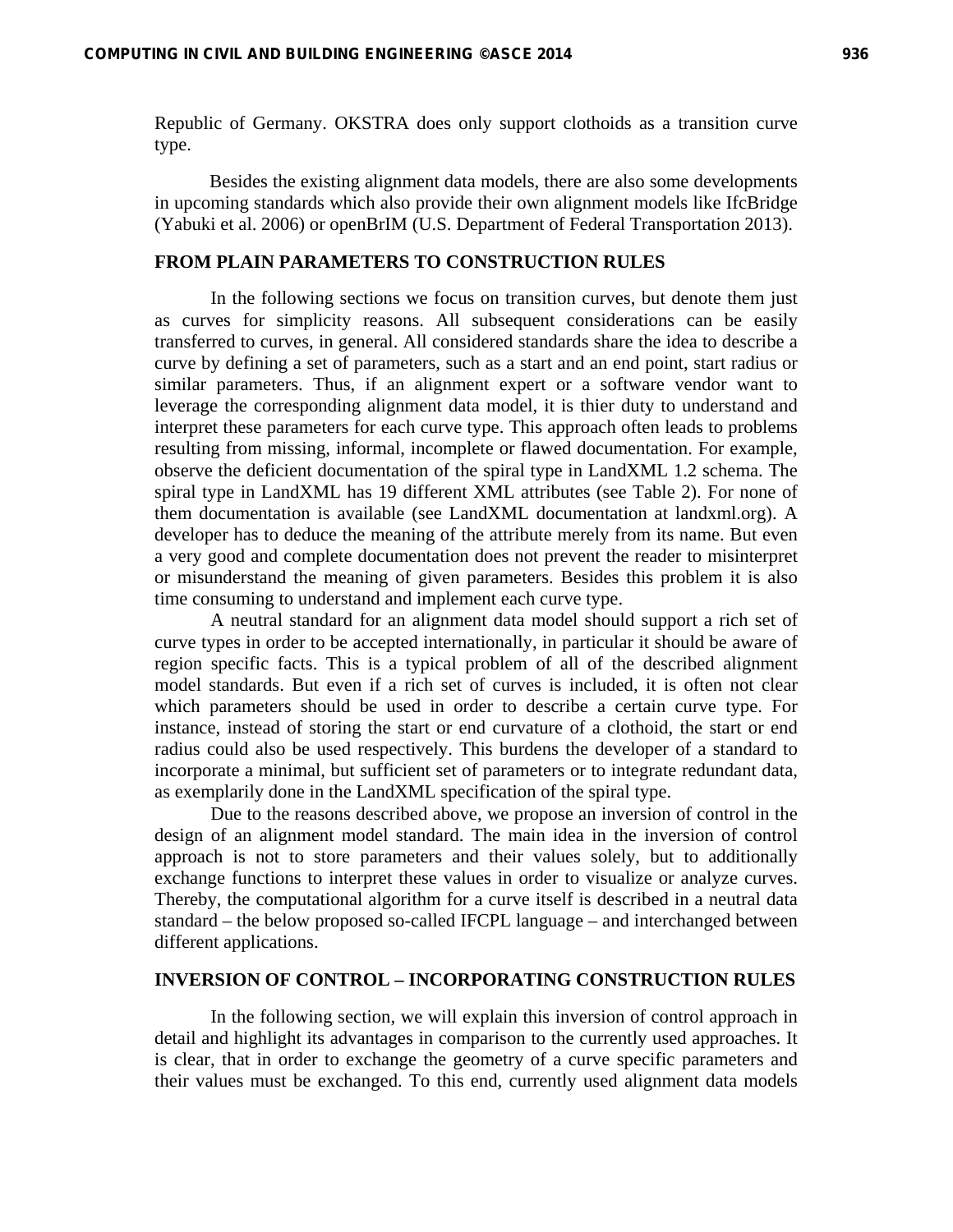define a proper description for each type of curve and a specific set of parameters, which allows a correct reconstruction of this curve.

To overcome the above explained drawbacks of this approach, we propose to include only one generic curve type into the alignment data model specification representing all possible curves such as clothoids, cubic parabolas, etc. Since different curve types depend on different parameter sets, the way of describing parameters also has to be generic. We propose to use a generic parameter set, which does not dictate which specific parameters to include, but merely gives the possibility to store a set of (suitable) parameters, in a general way. In the field of Building Information Modeling the functionality of *IfcPropertySets* to store parameters and their values, respectively, is widely accepted and standardized. Simply put, an *IfcPropertySet* is a set containing *IfcProperties*, which themselves contain the actual data as a triple including name, type, and value. Thus, we suggest storing the parameter and their values necessary to describe a curve as *IfcProperties* and to compose them into an *IfcPropertySet*.

To allow a correct interpretation of a curve, we determine a mandatory inclusion of suitable functionality in a specific alignment describing document. To this end, a common interface that defines a set of functions necessary to visualize and analyze curves is defined in the alignment data model specification. Furthermore, the specification stipulates the integration of functions implementing the prescribed interface. It remains the user's decision to provide its own suitable interpretation functionality or to rely on already existing functionality. To provide a generic way to create this functionality, we recommend the usage of the so-called IFC Programming Language (IFCPL), which is a dedicated imperative language and will be described below. In particular, this programming language defines a proper interface that is suited to visualize a curve.

This approach offers several advantages:

- The user is free to use whatever set of parameters he or she wants to use to describe a transition curve, as long as a proper interpretation function is available.
- There is no more possibility for the misinterpretation of a given parameter set by the user, since the provided interpretation functionality unburdens the user from the interpretation task.
- A user can introduce new curve types nobody thought of before. Only new functionality to interpret this curve and its describing parameters respectively needs to be added to support this new curve type.
- In principle, no more documentation for describing a curve or the used parameter set respectively is necessary, but surely useful.
- No time is needed to understand and implement different curve types, since this knowledge is no longer vendor specific application knowledge.

For instance, a user describes a clothoid by an *IfcPropertySet* comprising the following parameters: the coordinates of the start point, the tangents intersection point, start and end radius, the clothoid constant and the (clockwise) orientation.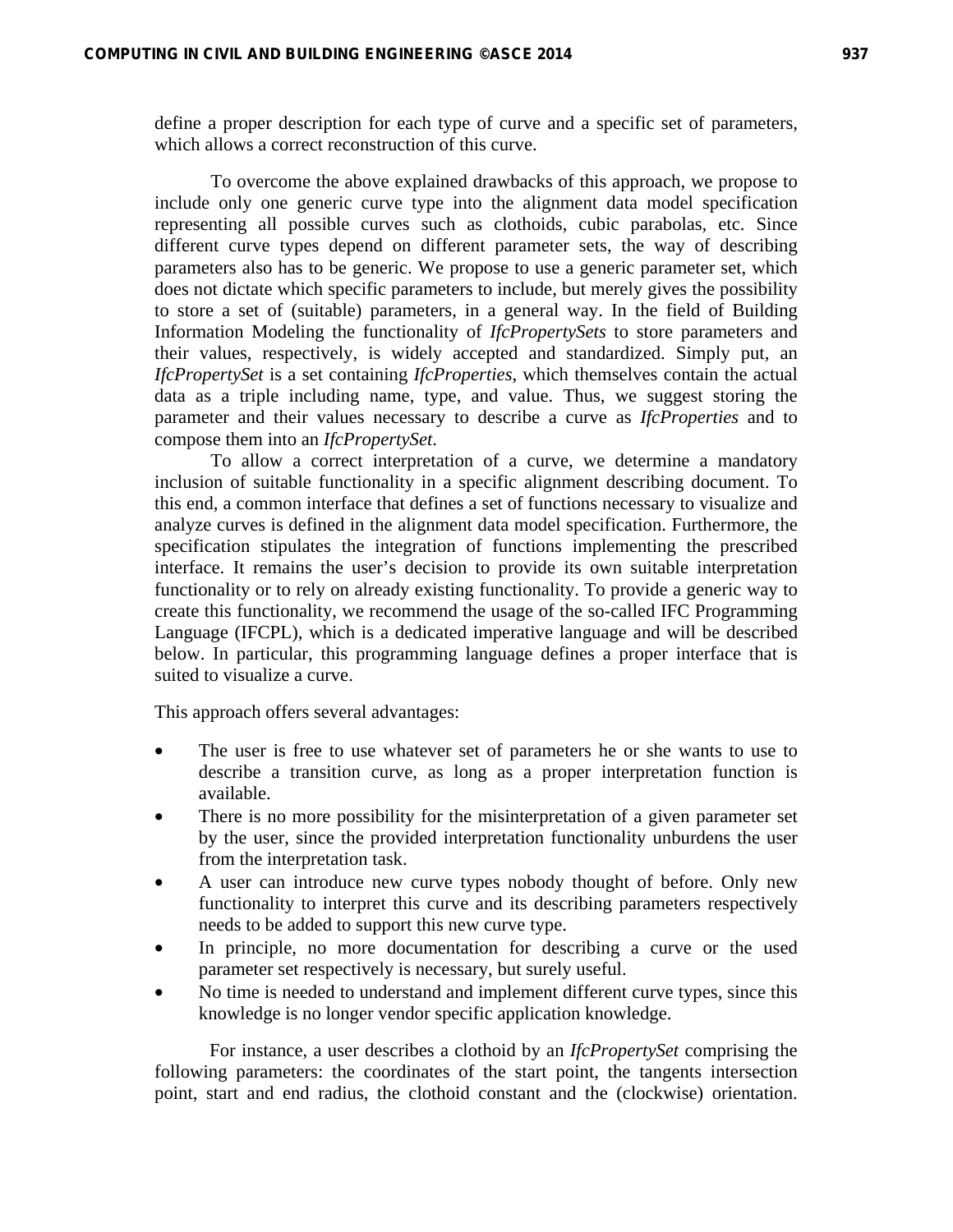Additionally, he consigns a function that provides the possibility to calculate the xand y-position of the clothoid points as function of the percentage position between start and endpoint, a functionality to extract the parameters and their values respectively from the *IfcPropertySet*. On the one hand, this enables the recipient to visualize the clothoid by using the first function in an extremely easy, but safe way, and on the other hand, to do its own analysis of the clothoids by providing the specific parameters and their values.

# **DEFINITION OF AN ARBITRARY TRANSITON CURVE**

An interface for a transition curve is shown in Figure 2. This interface is sufficient to display the data of an arbitrary transition curve. The *getLength()* method can be used to query the length of a transition curve segment. The method *getPosition()* is used to retrieve a 2D position on the transition curve (since the transition curve is part of the horizontal alignment, it has a 2D position). When the *lerpParamter* of the *getPosition()* is set to 0 it returns the start position of the transition curve. If it is set to 1, it returns the end position of the transition curve. For values in between **l**inear int**erp**olation (short lerp) is used to determine a point that is located at the corresponding position. For instance, a lerp parameter of 0.3 returns the point that is reached when 30% of the length along the transition curve is travelled. The *getParameter()* method returns the *IfcPropertySet*, which contains all *IfcProperties*.



**Figure 2. Abstraction of an arbitrary transition curve.** 



**Figure 3. Overview of the integration of arbitrary transitions curves into the IFC** a**lignment schema.** 

A parameter of the transition curve is represented as an *IfcProperty*. The different *IfcProperty* elements are collected in an *IfcPropertySet* that is referenced by an *IfcArbitrayTransitionCurve*. The *IfcArbitrayTransitionCurve* is a subclass of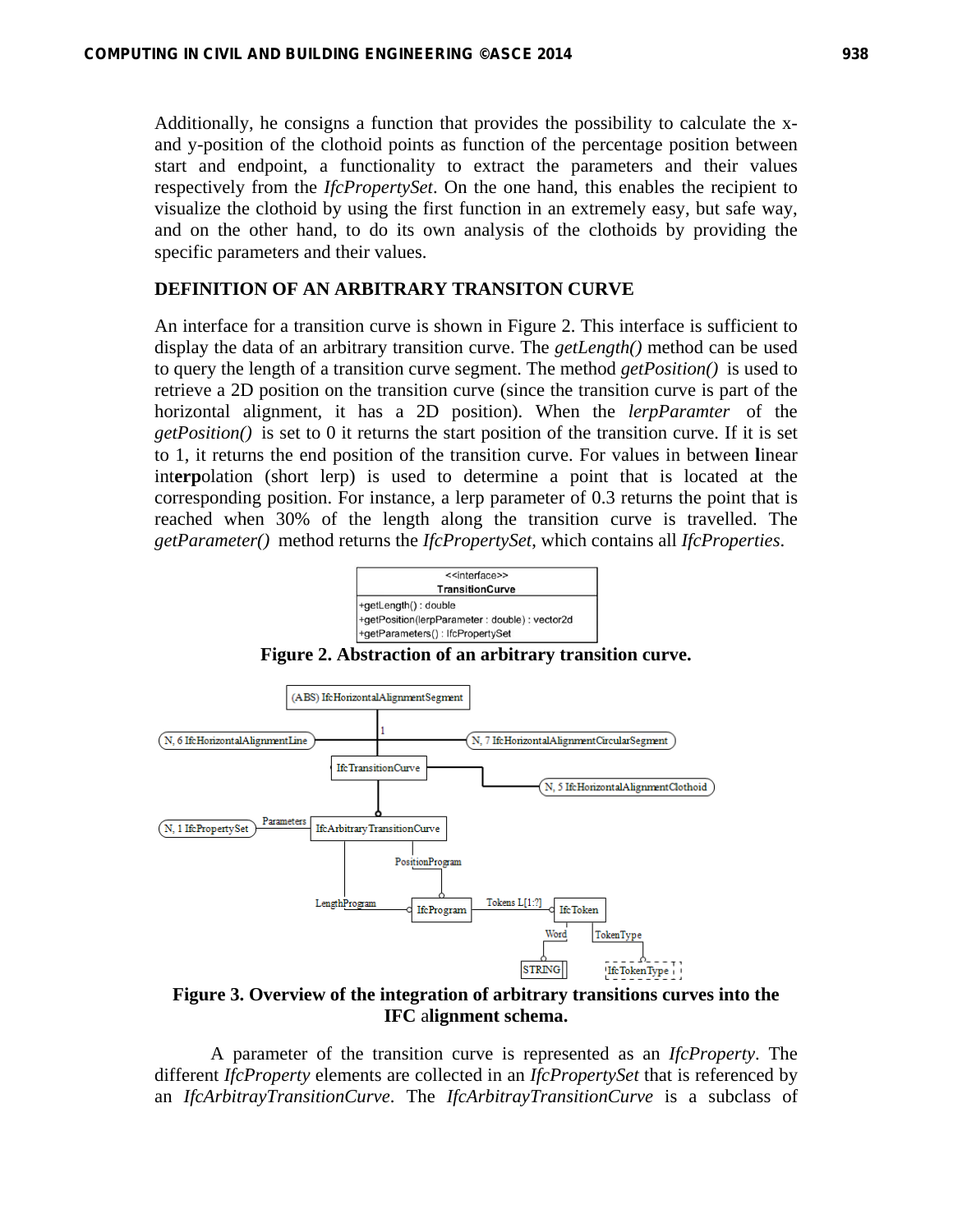*IfcTransitionCurve*. *IfcTransitionCurve* is a part of the alignment model described in [ABH2013]. Furthermore, *IfcArbitraryTransitionCurve* references an *IfcProgram* (see Figure 3)*.* We propose to introduce the entity *IfcProgram* for holding imperative code written in a special-purpose programming language, which will be introduced below. An *IfcProgram* holds the construction rule of a transition curve in the form of a token list. The transition curve is associated with two instances of *IfcProgram*  (position and length program). The *IfcProgram* consists of a list of *IfcToken* objects. Each token is a single atomic unit of the language, for instance a keyword, identifier or symbol name.

#### **IFC PROGRAMMING LANGUAGE (IFCPL)**

We illustrate the use of IFCPL by an example describing how a curve is defined. For simplicity reasons we choose a straight line. The line is defined by its start and end point. For the start point we store an 'xStart' and 'yStart' *IfcProperty* of type *IfcPositiveLengthMeasure* in the parameter set (*IfcPropertySet*) of the *IfcArbitrayTransitionCurve*. The same is done for the end point ('xEnd' and 'yEnd'). Now we define two IFCPL programs representing the actual construction rule. To this end, we define the 'LengthProgram' and the 'PositionProgram'. The length program determines how the length of the curve is computed. In the example, the length between two points can be computed by using the Euclidian distance. The length program is depicted in Table 4 (left column).

#### **Table 4. The IFCPL length and position program.**

| Length program         | <b>Position program</b>                                   |
|------------------------|-----------------------------------------------------------|
| $dx = xEnd - xStart;$  | $vx = (1-lerpParameter) * xStart + lerpParameter * xEnd;$ |
| $dy = yEnd - yStart;$  | $vy = (1-lerpParameter) * yStart + lerpParameter * yEnd;$ |
| $dx2 = dx * dx$ ;      | return(vx, vy);                                           |
| $dy2 = dy * dy$        |                                                           |
| return(sqrt(dx2+dy2)); |                                                           |

 The length program uses the variables 'xStart', 'yStart', 'xEnd', 'yEnd'. These variables and values are known to the program, because all variables contained in the parameter set (*IfcPropertySet* of the *IfcArbitrayTransitionCurve*) are injected into the length and position program of the transition curve on startup. Additionally, a 'lerpParameter' variable is injected into the position program, which is shown in Table 4 (right column). A return statement pushes the computed value on a return stack that can be further processed by an application.

IFCPL provides several basic built in functions like *abs*, *sin*, *cos*, *tan*, *print*, *input*, *return*, *factorial*, or *sqrt*. For instane, the *sqrt* function computes the square root of a number. The print function can be used to write output for debugging purposes. Variables in IFCPL need not to be defined. A variable always takes the type of the expression it is assigned.

## **SOFTWARE INTEGRATION**

For executing IFCPL programs an interpreter is needed that processes the IFCPL code. To validate the proposed approach, we have prototypically implemented an IFCPL interpreter in a tool suite called IFCPL Environment. This environment is provided in the form of a shared library so it can be directly used by other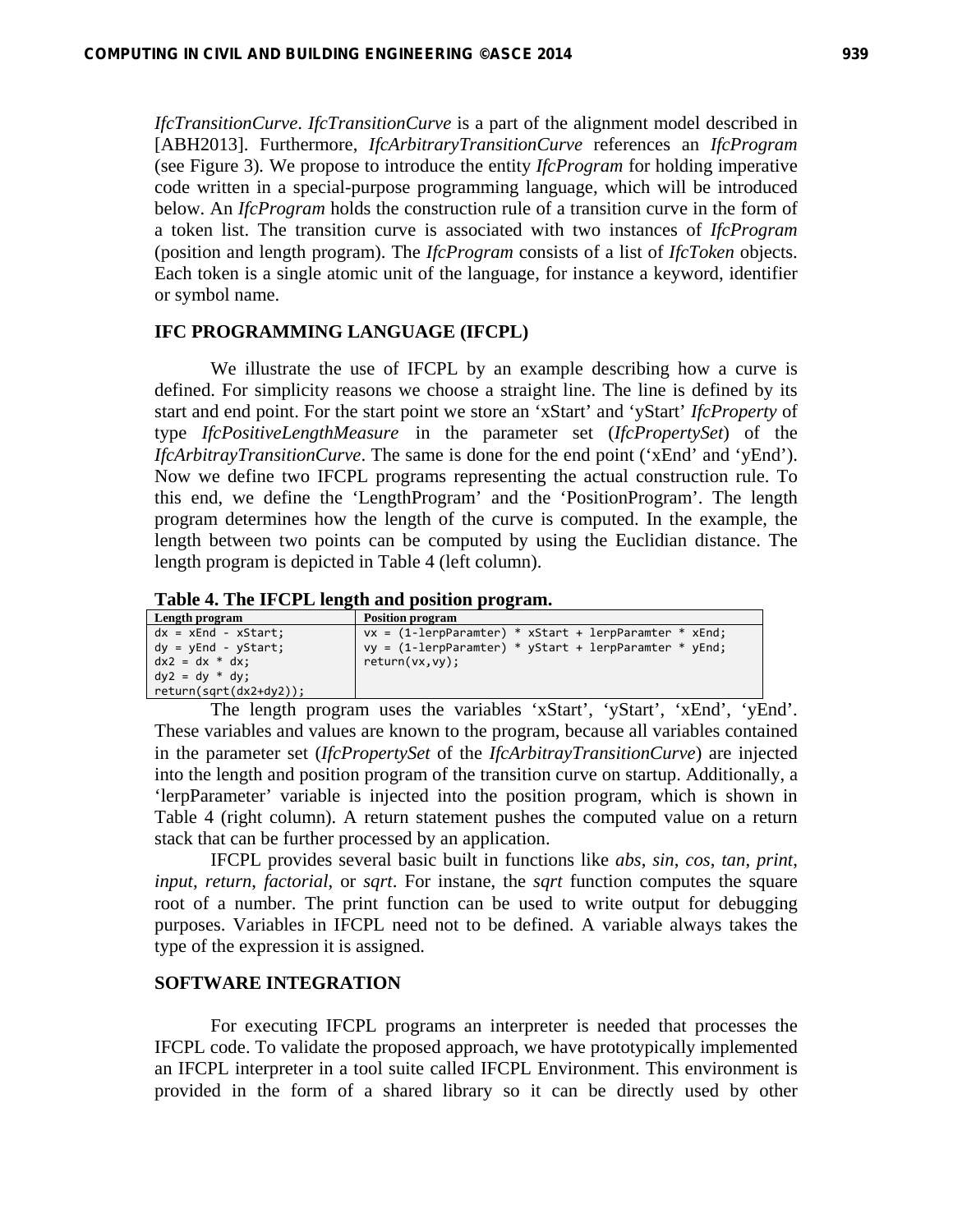applications such as parametric CAD tools. Thus, there is no need that every tool implements an own parser and interpreter. Figure 4 shows an overview of the IFCPL Environment.

## **CONCLUSION**

We presented a general method for representing transition curves in a generic manner. Our approach is based on the employment of the imperative programming language IFPCL for describing the computation of curve points in dependency of a given abscissa. We indicated the integration of an interpreter of this language into existing software solutions, thus providing a very fast and convenient way for achieving interoperability in the infrastructure sector.



# **Figure 4. Overview of the IFCPL Environment including the integration of the IFCPL interpreter into Siemens NX and Autodesk Inventor.**

#### **REFERENCES**

- Amann, J.; Borrmann, A,; Hegemann, F.; Jubierre, J.R.; Flurl, M.; Koch, C.; König, M.:(2013). "A Refined Product Model for Shield Tunnels Based on a Generalized Approach for Alignment Representation", In: Proc. of the ICCBEI 2013, Tokyo, Japan.
- U.S. Department of Transportation, Federal Highway Administration (2013), "Open BrIM Standards",

https://www.transportationresearch.gov/dot/fhwa/ascbt/brim/default.aspx

- Chaplier, J., That, T. N., Hewatt, M., and Gallée, G. (2010) "Toward a standard: RoadXML, the road network database format" At the proceedings of the Driving Simulation Conference, pp. 211-220.
- Rebolj, D., Tibaut, A., Čuš-Babič, N., Magdič, A., and Podbreznik, P. (2008). "Development and application of a road product model". In: Automation in Construction, Volume 17, pp. 719-728.
- Scarponcini, P.: (2013). "InfraGML Proposal (13-121)", OGC Land and Infrastructure DWG/SWG.
- Schultze, C. and Buhmann, E. (2008) "Developing the OKSTRA® Standard for the Needs of Landscape Planning in Context of Implementation for Mitigation and Landscape Envelope Planning of Road Projects". International conference on information technologies in landscape architecture; Digital design in